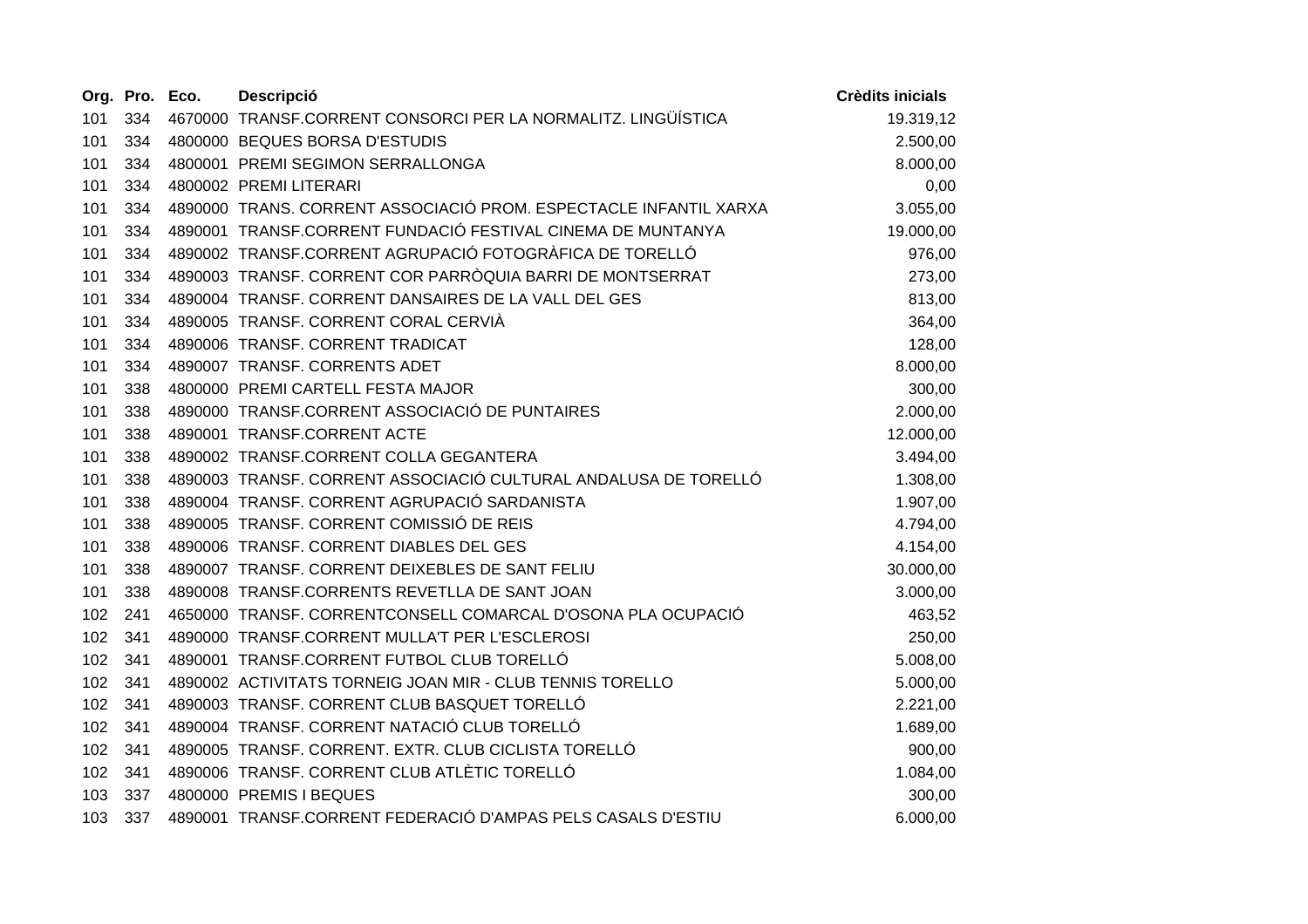| 103 |     | 337 4890002 TRANSF.CORRENT AGRUPAMENT ESCOLA COMTE JOFRE                  | 1.002,51   |
|-----|-----|---------------------------------------------------------------------------|------------|
| 106 |     | 2313 4670000 TRANSF.CORRENT CONSORCI DE LA VALL DEL GES, ORÍS I BISAURA   | 8.500,00   |
| 106 |     | 2315 4650003 TRANSF. PER AJUTS SUBMINISTRAMENT CONSELL COMARCAL D'OSONA   | 10.000,00  |
| 106 |     | 2315 4890000 SUBV. NOMINATIVA CÀRITES DIOCESANA                           | 52.878,00  |
| 106 |     | 2316 4650000 C.C.O BANC AJUDES TÈCNIQUES                                  | 5.552,40   |
| 106 |     | 2316 4650001 CONSELL COMARCAL D'OSONA. ESTADES D'EMERGÈNCIES              | 2.500,00   |
| 106 |     | 2316 4650002 TRANSF. CONSEL COMARCAL SERVEI INF. I ATENCIÓ A LA DONA      | 3.477,00   |
| 106 |     | 2316 4800000 AJUTS D'URGÈNCIA SOCIAL                                      | 60.000,00  |
| 106 |     | 2316 4800001 FONS SOLIDARITAT PER A AJUTS SUBM. AIGUA                     | 2.000,00   |
| 106 |     | 2316 4890001 TRANSF.CAMPANYA SOLIDÀRIA-PARRÒQUIES TORELLÓ (BISBAT DE VIC) | 500,00     |
| 106 |     | 2316 4890002 TRANSF.CORRENT ASSOCIACIÓ OSONA CONTRA EL CÀNCER             | 1.000,00   |
| 106 |     | 2316 4890003 TRANSF. CORRENT ASSOCIACIÓ GENT GRAN EN MARXA                | 8.100,00   |
| 106 |     | 2316 4890004 TRANSF. CORRENT FONS CATALÀ DE COOP. AL DESENVOLUPAMENT      | 11.100,00  |
| 106 |     | 2316 4890005 TRANSF. CORRENT AGRUPACIÓ SANT TOMÀS                         | 10.300,00  |
| 106 |     | 2316 4890006 TRANSF. CORRENT OSONA AMB ELS NENS                           | 500,00     |
| 106 |     | 2316 4890007 TRANSF. CORRENT ASSOCIACIÓ DISMINUITS FÍSICS D'OSONA         | 2.300,00   |
| 106 |     | 2316 4890008 TRANSF.CORRENT FUNDACIÓ D'ANCIANS DE SANT FELIU DE TORELLÓ   | 31.500,00  |
| 106 |     | 2316 4890009 TRANSF.CORRENT FUNDACIÓ CENTRE MÈDIC PSICOPEDAGÒGIC          | 6.000,00   |
| 106 |     | 2316 4890010 TRANSF.CORRENT A FUNDACIÓ PEL SUPORT SOCIAL SOLIDARI         | 500,00     |
| 106 |     | 2316 4890011 TRANSF. DONANTS DE SANG                                      | 1.000,00   |
| 106 |     | 2316 4890012 TRANSF. ASSOCIACIO D'ASPERGER D'OSONA                        | 500,00     |
| 106 |     | 2316 4890013 TRANSF. CREU ROJA VOLUNTARIAT                                | 2.000,00   |
| 107 | 491 | 4800000 PREMIS I BEQUES                                                   | 4.000,00   |
| 108 | 323 | 4720000 APORTACIÓ A LA LLAR D'INFANTS BLANCANEUS                          | 199.116,00 |
| 108 | 323 | 4720001 APORTACIÓ A LA LLAR D'INFANTS LA CABANYA                          | 162.704,18 |
| 108 | 323 | 4890000 TRANSFERÈNCIES CORRENTS CONCURRÈNCIA COMPETITIVA                  | 43.655,00  |
| 108 | 323 | 4890001 BEQUES EXTRAESCOLARS                                              | 2.500,00   |
| 108 | 324 | 4890000 TRANSFERÈNCIES CORRENTS COMPETÈNCIA COMPETITIVA                   | 4.680,00   |
| 108 | 326 | 4720000 APORTACIÓ A L'ESCOLA MUNICIPAL DE MÚSICA                          | 84.645,68  |
| 108 | 326 | 4720001 APORTACIÓ A L'ESCOLA D'ARTS PLÀSTIQUES                            | 34.460,00  |
| 202 | 432 | 4670000 TRANSF.CORRENT CONSORCI OSONA TURISME                             | 3.010,00   |
| 202 |     | 4310 4670001 TRANS. CORRENT CONSORCI VALL DEL GELL, ORÍS I BISAURA        | 16.400,00  |
| 202 |     | 4310 4890000 TRANSF.CORRENT AGRUPACIÓ DE COMERCIANTS DE TORELLÓ           | 6.000,00   |